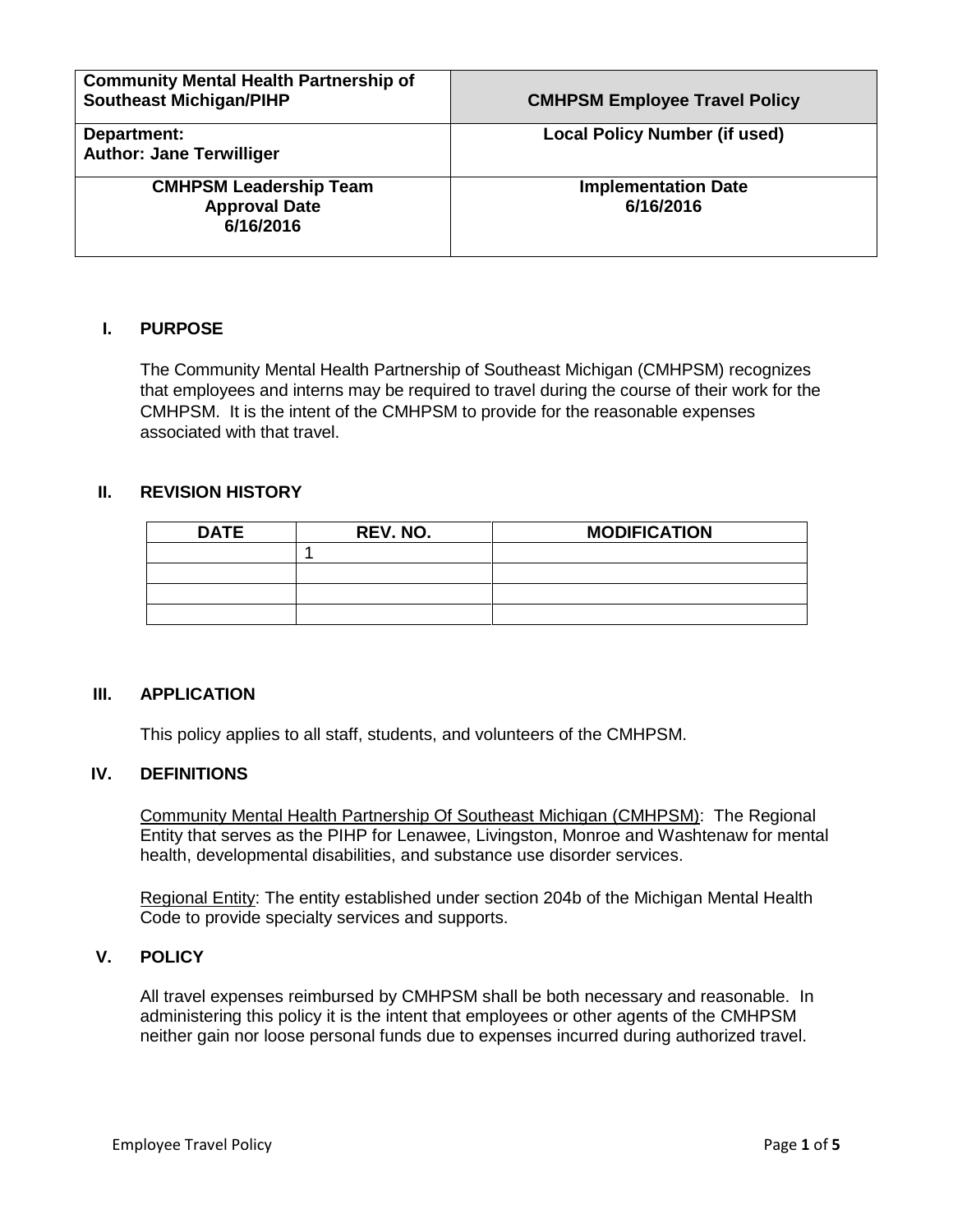# **VI. STANDARDS**

- A. All employees are required to drive their own vehicles in the course of their employment and to maintain adequate insurance coverage on those vehicles.
- B. Travel expenses for pre-approved CMHPSM business will include: mileage reimbursement for travel in a personal automobile, public transportation costs when determine more efficient and/or cost effective, meals, gratuities, and lodging. Other expenses such as tolls, public transportation, and parking fees will be considered, also.
- C. It is the responsibility of each employee to accurately record requests for travel reimbursement on the appropriate form and for the immediate supervisor to review and approve such requests.
- D. While traveling, employees are considered representatives of the CMHPSM while traveling on company business. As such, personal behavior must be conducted so that others do not interpret negative impressions. The employee should carefully monitor personal appearance and alcohol consumption.
- E. All employees shall seek approval for CMHPSM travel from their immediate supervisor. Travel itineraries shall be left with supervisors so that important communications can be made. Travel outside of the Continental United States requires approval from the CEO.
- F. The CMHPSM does not reimburse employees for personal expenses. Family members or companions traveling with employees are considered a personal expense. Stays longer than those required by the CMHPSM are personal expenses.
- G. Expenses for private transportation shall be reimbursed at the rate published by the IRS for automobiles and the actual cost for non-automobile private transportation.
- H. Transportation costs, either by personal vehicle or public transportation, shall be reimbursed at the lowest travel cost approved by the CEO. When traveling outof-state, reimbursement will be limited to most economical means of transportation (e.g. lowest air or train fare). Staff electing not to utilize the most economical means of transportation shall be responsible for the cost over and above the most economical means of travel.
- I. Employees using their personal vehicle to conduct CMHPSM related business shall be reimbursed at the standard mileage rate as published by the IRS. Mileage may be claimed according to the following guidelines.
	- Actual point-to-point miles can be used or mileage can be calculated using the Map Quest website.
	- Any miles driven in excess of point-to-point should be reported as vicinity miles on a separate line. These miles must be accompanied by an itinerary of the day or otherwise explained.
	- Where assignments start and/or terminate at the employee's home, reimbursement will be based from the home to the field assignment and return provided that the total miles driven do not exceed the total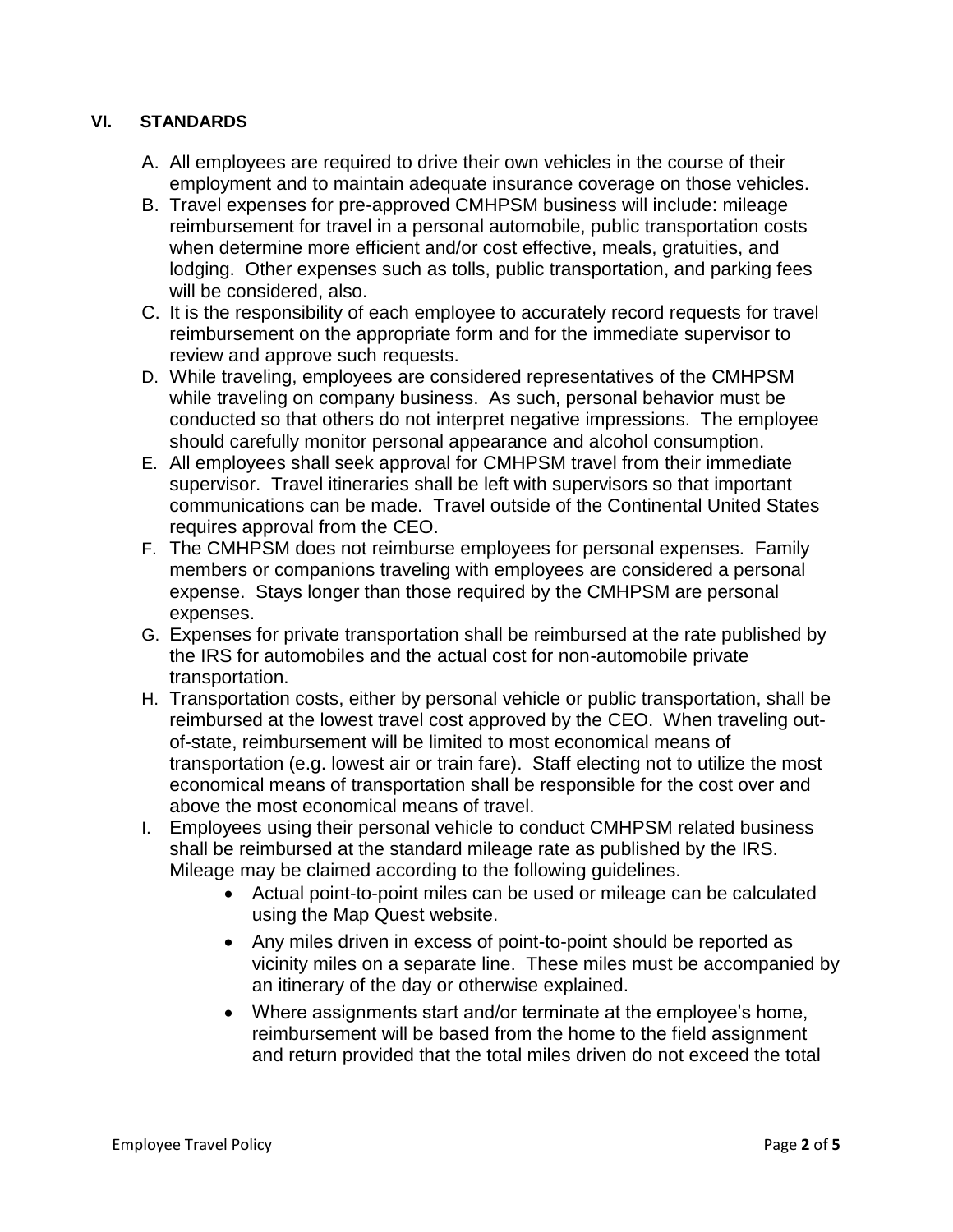miles had the assignment started and terminated at the official workstation.

- Reimbursement will not be allowed for travel between an employee's home and official workstation.
- J. Employees shall stay in accommodations considered average for the area in which they are traveling unless they are traveling to a conference type event. For in-state travel, overnight hotel accommodations are permitted if the destination for the traveler is in excess of 100 miles. The CEO may grant an exception in certain circumstances. (Refer to<http://www.gsa.gov/portal/category/21287> for maximum Per Diem reimbursement rates for lodging.)
- K. Employees are encouraged to dine at establishments considered average in price for the area in which they are traveling. (Refer to <http://www.gsa.gov/portal/category/21287> for maximum Per Diem reimbursement rates for meals.) Timeframes for departing and arriving and distance travelled to approved conferences, meetings, and other events determine whether or not meals will be reimbursed.

For meal reimbursement the following timeframes must be used:

- Breakfast Travel must commence PRIOR to 6:00 AM & extend beyond 8:30 AM
- Lunch Travel must commence PRIOR to 11:30 AM & extend beyond 2:00 PM
- Dinner Travel must commence PRIOR to 6:30 PM & extend beyond 8:00 PM

# **Distance criteria:**

Meals may be reimbursed when the location of the approved conference, meeting, or other event is at least 50 miles from the individual's primary work site provided the meal occurs directly following the meeting (i.e. a lunch following a meeting in Lansing that concludes at 12:30 p.m.).

- Original Itemized, dated receipts must be attached to the expense reimbursement form; copies will not be permitted. The receipt should be cash register generated and include the place, date, time of the purchase, and amount paid to verify the correct reimbursement amount. Credit card statements are not acceptable in lieu of a receipt.
- The meal must be purchased within the starting and ending time of travel, following the meeting, or between two sessions of the same event when a meal is not provided. For example, items purchased at a grocery store the night before travel occurs are not reimbursable. Only single meal items consumed during the meal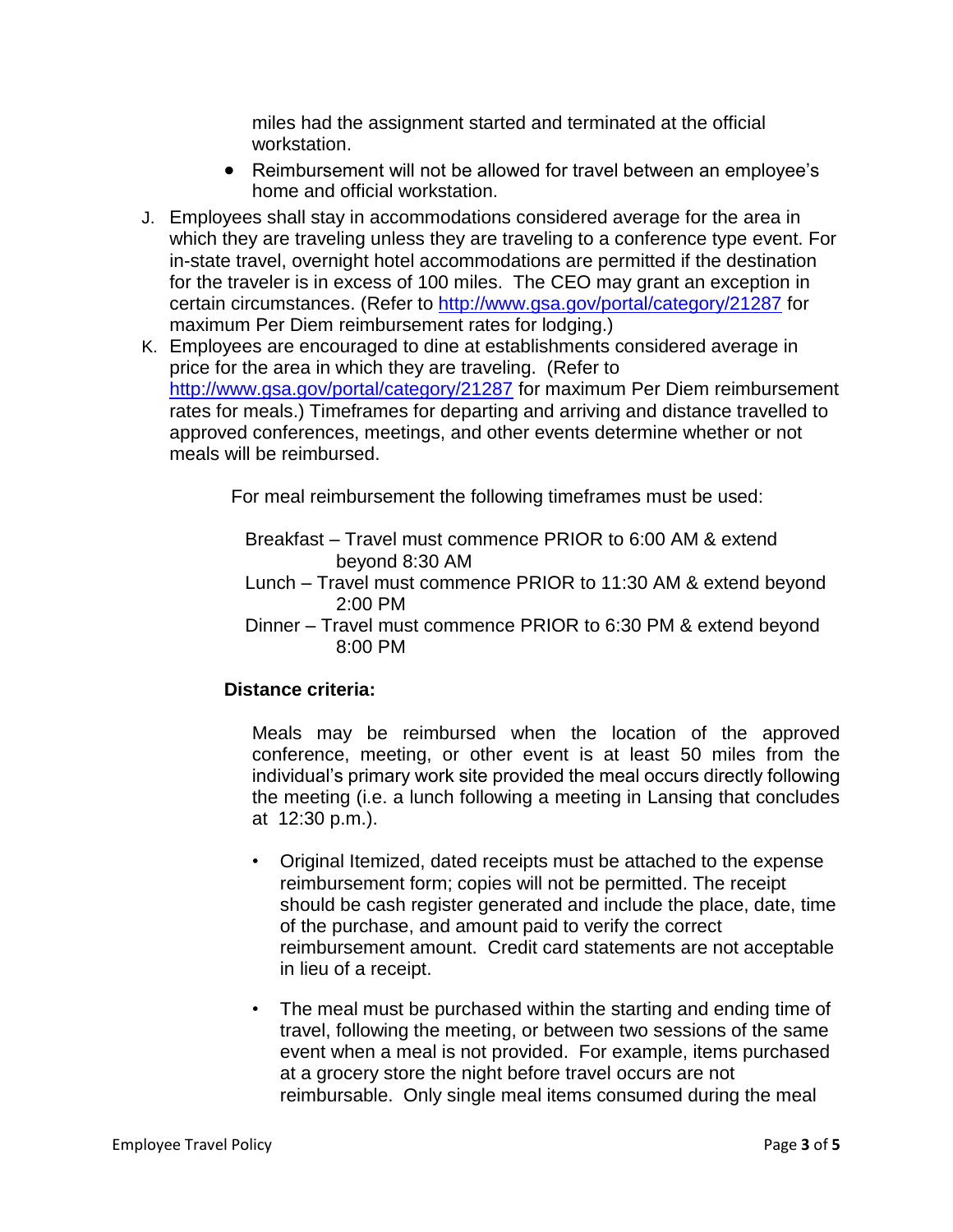period are acceptable. Bulk quantity items such as bags of apples, loaves of bread, cases of water, etc. will not be allowed.

- For full-day meals (breakfast, lunch and dinner) with an over-night stay, the meals and receipts will be considered in total (not individually) and cannot exceed the total meal reimbursement for the day.
- The actual amount paid for food, non-alcoholic drink, sales tax and tip is reimbursable up to the allowable meal rate. If the tip amount is not printed on the receipt, a handwritten notation of the amount of the tip is acceptable.
- Meal reimbursement requests made by an employee cannot include the purchase of a meal intended for someone other than the employee. Only the actual amount expended, up to the allowable rate, will be reimbursed.
- The amount of reimbursement will be the amount of the actual meal expense, as noted on the receipt, or the allowed meal rate, whichever is less.
- Any exceptions to the above will be evaluated on an individual basis.

If lodging or other travel includes a breakfast or other meal, the traveler generally is not entitled to reimbursement for that meal.

However*,* when a provider offers a limited selection such as a continental breakfast with a small selection of rolls, Danish, donuts, etc., coffee and perhaps juice and fruit or the meal is found to be inadequate, reimbursement can be sought with sufficient justification (i.e., receipts, explanation) for reimbursement. CMHPSM considers all alcoholic beverages to be a personal expense.

- L. Cars should only be rented when required by the travel itinerary. Economy or mid-size class should be requested depending on the circumstance. Luxury rentals are considered a personal expense.
- M. The following are not allowable expenses for reimbursement:
	- Political donations, charitable donations, or gifts
	- Tickets to political events, charitable fund raisers, and retirement dinners. The actual cost of the meal provided at the event may be allowable with prior approval by the Department Head or her/his designee.
	- Parking tickets are not allowable and are the responsibility of the traveler.
- N. The CMHPSM does not advance funds for travel, however, will purchase tickets for public transportation, such as air fare, as approved.